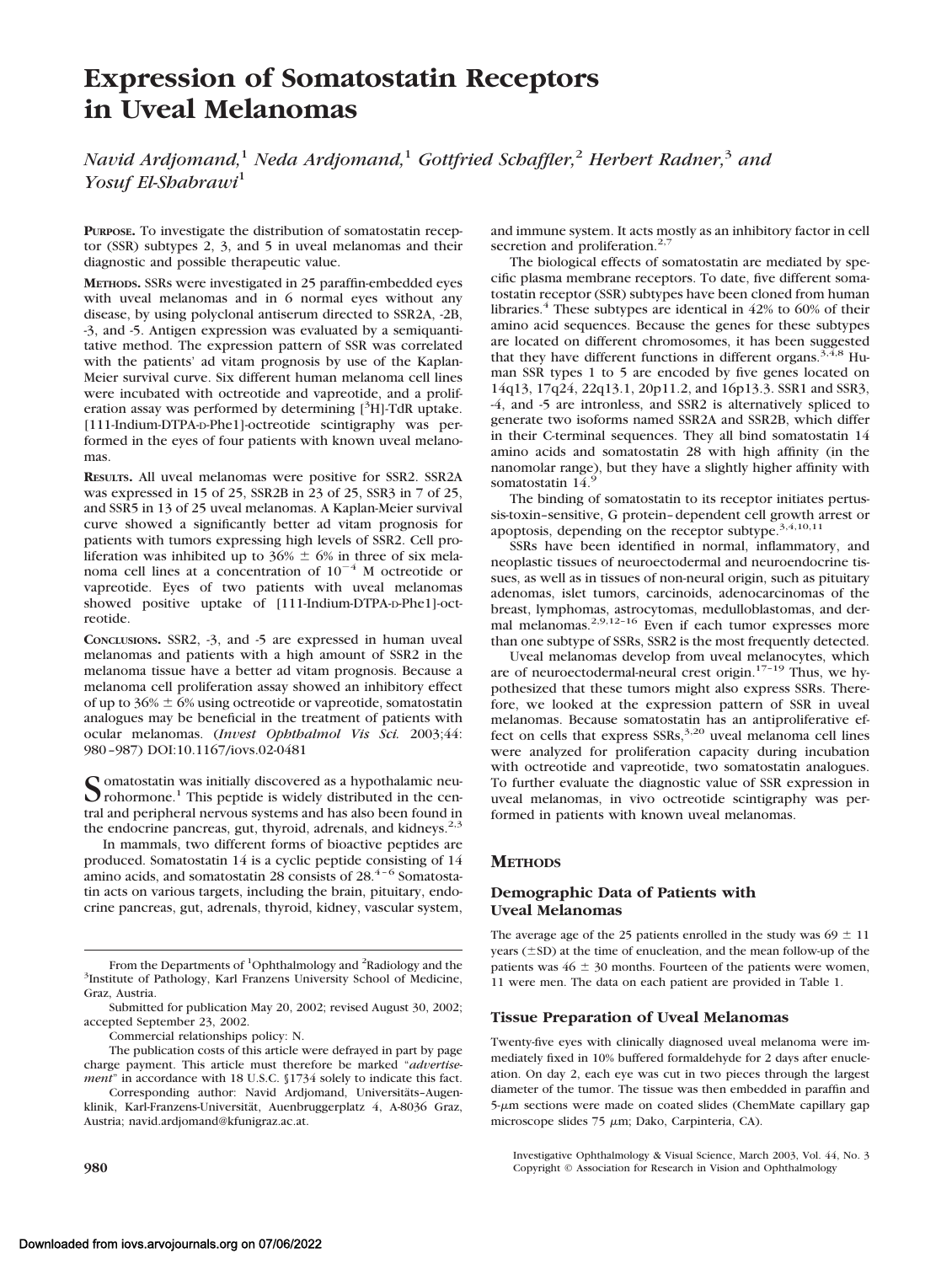|  |  |  |  |  |  | TABLE 1. Demographic Data on the Patients and the Results of Immunohistochemical Staining |  |  |
|--|--|--|--|--|--|-------------------------------------------------------------------------------------------|--|--|
|--|--|--|--|--|--|-------------------------------------------------------------------------------------------|--|--|

| <b>Patient</b> | Gender/Age        | Location     | <b>Cell</b><br><b>Type</b> | <b>Metastasis</b> | ${\bf F}{\bf U}$ | <b>SSR</b>               |                                 |        |                          |                          |                 |
|----------------|-------------------|--------------|----------------------------|-------------------|------------------|--------------------------|---------------------------------|--------|--------------------------|--------------------------|-----------------|
|                |                   |              |                            |                   |                  | 2A                       | 2B                              | $2A+B$ | 3                        | 5                        | <b>Survival</b> |
| 1              | $M/65*$           | $\mathsf{C}$ | <b>MC</b>                  | None              | 12               | $^{+}$                   | $++$                            | $++$   | $++$                     |                          | <b>NRD</b>      |
| $\overline{c}$ | F/68              | C            | EC                         | None              | 22               | $^{+}$                   | $++$                            | $++$   | -                        |                          | A               |
| 3              | F/75              | $\mathsf{C}$ | MC                         | None              | 24               | $^{+}$                   | $\hspace{0.1mm}-\hspace{0.1mm}$ | $^{+}$ | -                        | $^{+}$                   | A               |
| $\overline{4}$ | M/57              | C            | SC                         | None              | 29               | $\overline{\phantom{m}}$ | $++$                            | $++$   | -                        | $\overline{\phantom{m}}$ | <b>NRD</b>      |
| 5              | M/75              | $\mathsf{C}$ | <b>SC</b>                  | None              | 45               | $^{+}$                   | $++$                            | $++$   | -                        | $^{+}$                   | A               |
| 6              | M/58              | $\mathsf{C}$ | <b>MC</b>                  | None              | 48               | $\overline{\phantom{0}}$ | $++$                            | $++$   | -                        | $^{+}$                   | A               |
| 7              | F/57              | $\mathsf{C}$ | <b>SC</b>                  | None              | 49               | $^{+}$                   | $++$                            | $++$   | -                        | $^{+}$                   | A               |
| $\bf8$         | M/52              | C            | SC                         | None              | 50               | $\qquad \qquad -$        | $++$                            | $++$   | $++$                     | $^{+}$                   | A               |
| 9              | F/71              | $\mathsf{C}$ | <b>SC</b>                  | None              | 62               | $^{+}$                   | $++$                            | $++$   | -                        | -                        | A               |
| 10             | M/83              | $\mathsf{C}$ | EC                         | None              | 68               | $\qquad \qquad -$        | $++$                            | $++$   | $++$                     | $^{+}$                   | A               |
| 11             | M/66              | C            | EC                         | None              | 82               | $++$                     | $^{+}$                          | $++$   | $++$                     | $++$                     | A               |
| 12             | F/74              | CB           | EC                         | None              | 83               | $\overline{\phantom{m}}$ | $++$                            | $++$   | $++$                     | $^{+}$                   | A               |
| 13             | M/93              | $\mathsf{C}$ | SC                         | None              | 96               |                          | $++$                            | $++$   | -                        | -                        | <b>NRD</b>      |
| 14             | F/84              | C            | SC                         | None              | 97               | $^{+}$                   | $^{+}$                          | $^{+}$ | $\overline{\phantom{0}}$ | -                        | <b>NRD</b>      |
| 15             | F/66              | $\mathsf{C}$ | EC                         | None              | 102              | $\qquad \qquad -$        | $++$                            | $++$   | -                        | $\qquad \qquad$          | A               |
| 16             | F/72              | $\mathsf{C}$ | MC                         | Liver, Brain      | 5                |                          | $^{+}$                          | $^{+}$ | -                        | $++$                     | <b>MRD</b>      |
| 17             | F/58              | $\mathsf{C}$ | <b>SC</b>                  | Liver             | 9                | $^{+}$                   | $\overline{\phantom{0}}$        | $+$    | -                        | -                        | <b>MRD</b>      |
| 18             | M/76 <sup>+</sup> | $\mathsf{C}$ | MC                         | Liver             | 11               | $+$                      | $++$                            | $++$   | $\overline{\phantom{0}}$ | $\qquad \qquad -$        | <b>MRD</b>      |
| 19             | F/75              | CB           | $\rm EC$                   | Liver             | 17               | $^{+}$                   | $^{+}$                          | $^{+}$ | -                        | $^{+}$                   | <b>MRD</b>      |
| 20             | F/58              | C            | <b>MC</b>                  | Liver             | 27               | $^{+}$                   | $^{+}$                          | $^{+}$ | -                        | $\qquad \qquad -$        | <b>MRD</b>      |
| 21             | F/77              | $\mathsf{C}$ | $\rm MC$                   | Liver             | 32               |                          | $^{+}$                          | $+$    | -                        | $++$                     | <b>MRD</b>      |
| 22             | F/77              | CB           | MC                         | Liver             | 34               | $+$                      | $^{+}$                          | $^{+}$ | -                        | $^{+}$                   | <b>MRD</b>      |
| 23             | M/49              | C            | $\rm MC$                   | Liver             | 36               | $^{+}$                   | $++$                            | $++$   | $++$                     | -                        | <b>MRD</b>      |
| 24             | F/68              | C            | $\rm EC$                   | Liver             | 37               | $\qquad \qquad$          | $^{+}$                          | $^{+}$ | -                        | $^{+}$                   | <b>MRD</b>      |
| 25             | M/62              | $\mathsf{C}$ | MC                         | Liver             | 73               | $++$                     | $++$                            | $++$   | $++$                     | $^{+}$                   | <b>MRD</b>      |

C, choroid; CB, ciliary body; EC, epithelioid-cell type melanoma; SC, spindle-cell type melanoma; MC, mixed-cell type melanoma; FU, follow-up in months; survival, patients life status at the end of follow-up. A, alive; NRD, nonmelanoma-related death; MRD, melanoma-related death.

\* Relates to figure 2e–h.

† Relates to Figures 2a–d.

The specimens were stained with hematoxylin-eosin and Masson trichrome for histologic evaluation. Because of their cytologic appearance, the melanomas were divided into tumors with spindle-cell growth, epithelioid-cell growth, and mixed-cell growth, according to the criteria of Rummelt and Naumann.<sup>18</sup> The tumor extensions were measured macroscopically after formalin fixation of the eyes. None of the uveal melanomas received treatment before enucleation.

#### **Tissue Preparation of Normal Eyes**

Both normal eyes of three donors (mean age,  $67 \pm 13$  years) were enucleated 4 to 8 hours after death and fixed in 10% buffered formaldehyde for 2 days. On day 2, the eye was cut horizontally through the optic nerve and macroscopically evaluated for intraocular disease. Afterward, the tissues were embedded in paraffin and cut in  $5-\mu m$ sections on coated slides (ChemMate; Dako). Hematoxylin-eosin and Masson trichrome staining was performed and histologically evaluated to ensure that the eyes did not have any disease.

## **Immunohistochemistry**

Paraffin-embedded sections (5  $\mu$ m thick) were dewaxed and rehydrated. The samples were then rinsed in running tap water for 15 minutes, placed in sodium citrate buffer (pH 6.2) and incubated at 80°C overnight. The next day, the slides were washed again in running tap water for 15 minutes. Afterward, they were rinsed twice with PBS, and the endogenous peroxidase activity of the investigated specimens was quenched by incubating the sections in  $3\%$  H<sub>2</sub>O<sub>2</sub> in H<sub>2</sub>O for 10 minutes. The tissues were then incubated with 2% bovine serum albumin for 30 minutes. The serum was tapped off, and the slides were incubated with the panel of antiserum for 60 minutes at room temperature. All antibodies were rabbit anti-human SSRs. Anti-SSR2A and anti-SSR2B were used at 3.3 µg/mL and anti-SSR3 and anti-SSR5 at 2 g/mL (all antiserums recognize the C-terminal part of the human SSR and were commercially obtained from Gramsch Laboratories, Schwab-

hausen, Germany).<sup>21-23</sup> The sections were washed three times with PBS, and further immunohistochemical staining was performed with a streptavidin-biotin-peroxidase complex technique (LSAB plus Kit; Dako). Immunoreactivity was visualized with 3-amino-9-ethylcarbazole (AEC).<sup>24</sup> Rabbit IgG anti-biotin (3.3  $\mu$ g/mL Rb anti-biotin; Dako) was substituted for the primary antibodies as the negative control. The optic nerve and an eye with bacterial endophthalmitis served as the positive control. Three nonserial sections of each tissue were stained for each SSR. All sections were examined by two investigators (NA, YE). The antigen expression was semiquantitatively evaluated scoring the number of positive cells in three different areas of the tumor at a 50 magnification under a light microscope (Axioplan; Carl Zeiss, Wetzlar, Germany). The final score was an average of the scores in all three areas graded in each of the three sections examined by both investigators.

Grading of the immunohistochemically positive tissue was as follows<sup>25</sup>: (-) less than 10% of the tumor positively stained; (+) 11% to 50% positive;  $(++)$  51% to 80% positive; and  $(++)$  more than 81% positive.

## **Fluorescence Staining of the Uveal Melanoma Cell Lines for SSRs**

Cell lines were grown on coated slides (ChemMate; Dako) for 8 hours under sterile conditions and then washed in PBS and dried at room temperature overnight. All uveal melanoma cell lines (OMM2.3, -92.1; OCM3, -8; Mel270, -290) were a generous gift of Jerry Niederkorn (Southwestern Medical School, Dallas, Texas) and Bruce Ksander (Schepens Eye Institute, Harvard Medical School, Boston, Massachusetts). $26$  The cells were then fixed in ethanol-acetone (1:1) for 10 minutes at room temperature, washed three times in PBS and incubated with the primary rabbit anti-human SSR antibody or irrelevant antibody (as mentioned earlier) for 60 minutes at room temperature. Afterward, the cells were again washed three times and incubated with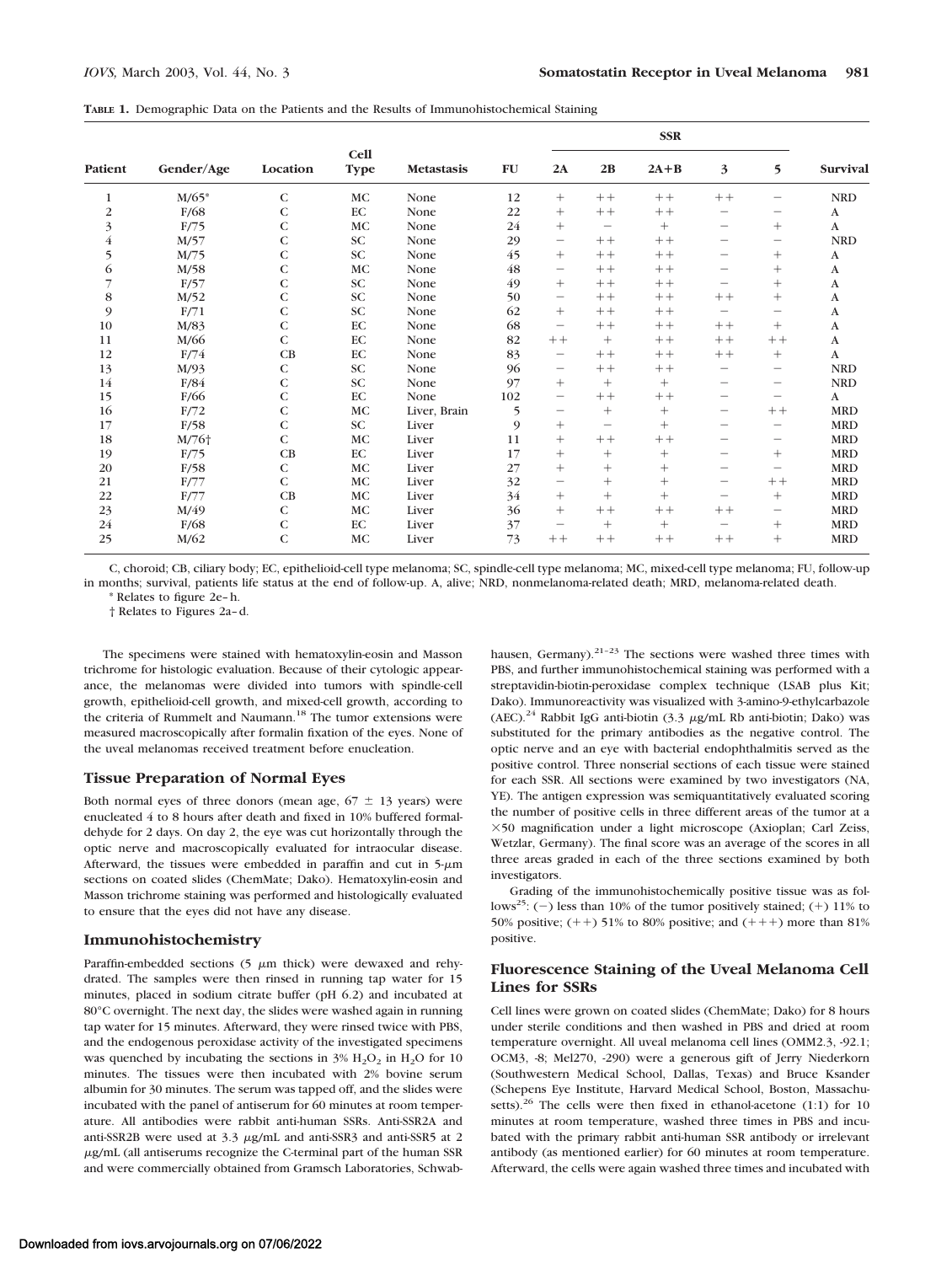

**FIGURE 1.** SSR expression in normal retina and optic nerve. Immunohistochemical staining of the normal retina shows some faint staining for SSR2A (**a**, *arrow*), SSR2B (**b**, *arrow*), and SSR3 (**c**, *arrow*) in the inner plexiform layer (IPL) of the retina. (**d**) Optic nerve expressing SSR2B in the axons but not in the glial cells. GCL, ganglion cell layer; INL, inner nuclear layer.

an FITC-conjugated swine anti-rabbit antibody (1:40; Dako). The cells were washed three times, dried at room temperature after washing in 100% ethanol for a few seconds, and mounted with a fluorescence mounting medium (Dako) containing 4',6'-diamino-2-phenylindole (1 L/mL; DAPI; Vector Laboratories, Peterborough, UK).

The sections were examined with a fluorescence microscope (3D Deconvolution microscope; Carl Zeiss). Micrographs were taken with  $a \times 20$  objective magnification, and positive cells were counted on the screen.

#### **Proliferation Assay of the Melanoma Cell Lines**

Cells were split and 200  $\mu$ L of medium containing the melanoma cells  $(1 \times 10^4 \text{ cell})$  and different concentrations  $(10^{-4} \text{ M}, 10^{-6} \text{ M}, \text{ and } 10^{-8} \text{ m}$ M) of octreotide (Novartis, Basel, Switzerland), vapreotide (Debiopharm, Lausanne, Switzerland), or ornithine-octreotide (as the negative control; Novartis) were added to each well. The plate was cultured at  $37^{\circ}$ C in 5% CO<sub>2</sub> for 24 hours before being pulsed with 1  $\mu$ Ci/well [<sup>3</sup>H]-TdR for 16 hours.<sup>27</sup>

#### **Octreotide Scintigraphy**

Octreotide scintigraphy as described in the next paragraph was performed in the eyes of four patients with uveal melanomas. The melanomas were localized in the ciliary body in two patients and in the choroid in the other two. The height of one the ciliary body melanomas as well as one of the choroidal melanomas was 15 mm. The other two melanomas, one ciliary body and one choroidal, had heights of 6 and 8 mm, respectively.

Single-photon emission computed tomographic (SPECT) images were obtained with a gamma camera at 4 hours after intravenous (IV) injection of 110 MBq [111-Indium-DTPA-D-Phe1]-octreotide (Mallinckrodt, St. Louis, MO). Sixty-four frames of 40 seconds each were collected during a 360° rotation, and scans were analyzed visually.<sup>28</sup>

The clinical trial protocol and informed consent forms followed Austrian national guidelines and were approved by the institutional Ethics and Research Committee; written informed consent was obtained from all patients. The study's protocol conformed to the tenets of the Declaration of Helsinki, as revised in 1989.

# **Statistics**

The survival analysis was based on uveal melanoma–related deaths and calculated with the Kaplan-Meier nonparametric estimation.<sup>29</sup> The log-rank test was used to evaluate statistical significance. The statistical significance of the proliferation assay was obtained with Student's *t*-test.  $P \le 0.01$  was considered significant for the log-rank test and  $P \le$ 0.05 was considered significant for the Student's *t*-test. Only significant probabilities are shown.

## **RESULTS**

#### **Immunohistochemical Staining of Normal Eyes**

Faint staining for SSR2A, -2B, and -3 was found in the inner plexiform layer of the retina (Figs. 1a, b, c). SSR 5 was negative in the entire neuroretinal tissue in all six cases. All four investigated SSRs were found in the axons, but not in the glial cells, of the optic nerve (Fig. 1d). The uveal tract did not express any of the SSRs investigated (data not shown).

## **Immunohistochemical Staining of Uveal Melanomas**

Fifteen (60%) of 25 melanomas were positive for SSR2A. Expression of SSR2A was graded  $+$  in 13 of 15 melanomas and  $++$  in the remaining 2 (Figs. 2a, 2e). SSR2B was expressed in 23 cases (Fig. 2b, 2f). Semiquantitative analysis revealed an expression pattern of  $+$  in 8 and  $++$  in 15 cases. Combining both antibodies (anti-SSR2A and -SSR2B), SSR2 was detected in all melanomas. Whereas 9 melanomas expressed SSR2 graded  $+$  the remaining 16 had a expression pattern graded  $++$ . SSR3 was present in only 7 of 25 cases, but the level of expression was  $++$  in all cases (Fig. 2g). SSR5 was expressed in 14 of 25 melanomas. Eleven of these 14 cases showed an expression pattern graded  $+$  and the remaining 3 showed SSR5 graded at  $++$ .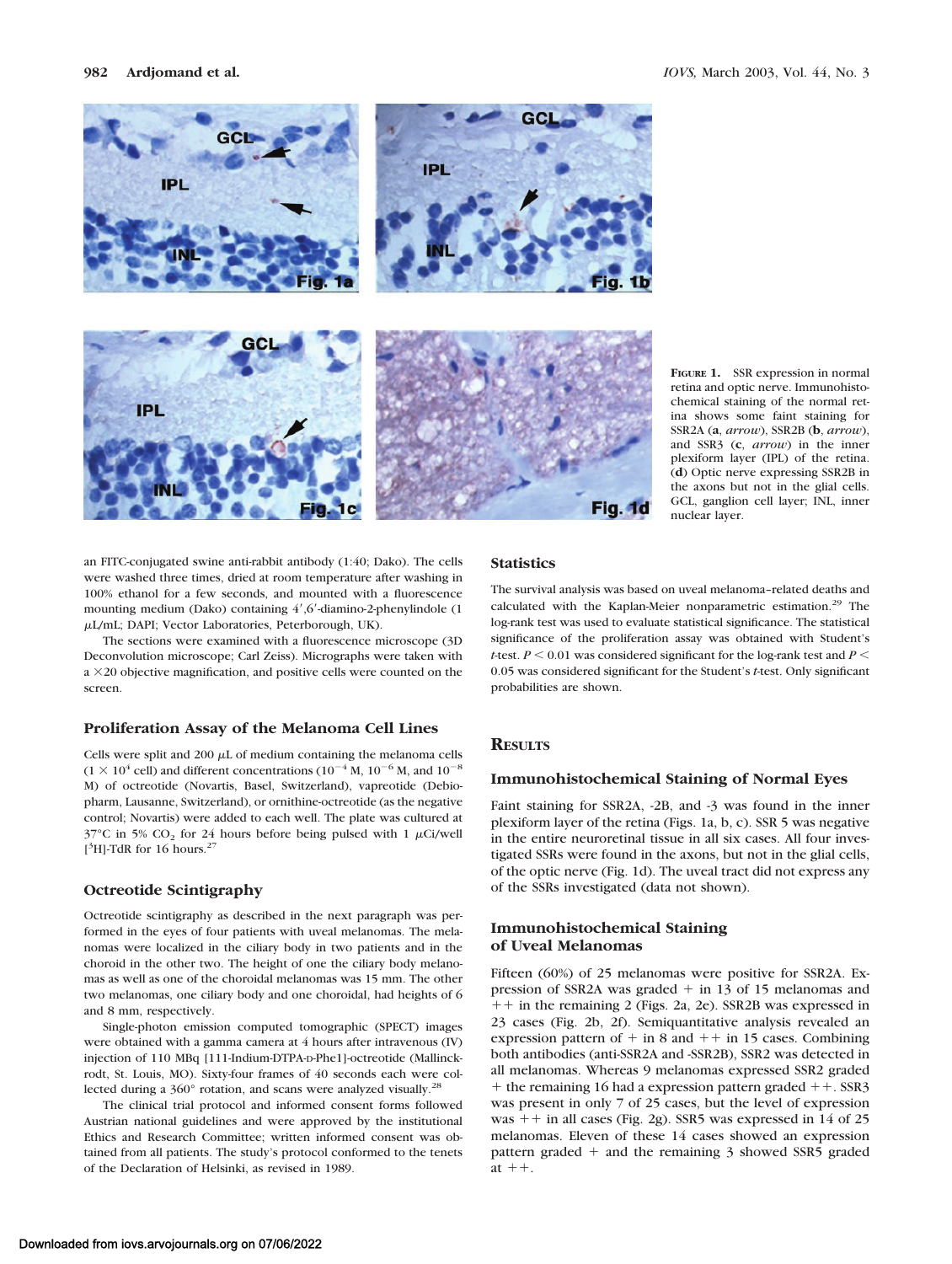

**FIGURE 2.** Expression of SSRs shown by immunohistochemical staining of two representative uveal melanomas: (**a**–**d**) a melanoma (patient 18 in Table 1) expressing low level of SSR2A (**a**) and higher levels of SSR2B (**b**). Staining for SSR3 was absolutely negative (**c**) and SSR5 expression was only found in a few cells (**d**; *arrows*); (**e**–**h**) a melanoma (patient 1 in Table 1) showing a moderate expression of SSR2A (**e**) and high expression of SSR2B (**f**) and -3 (**g**). Staining for SSR5 was negative (**h**). Original magnification,  $\times 250$ .

## **Immunohistochemical Staining of Uveal Melanoma Cell Lines**

The expression pattern of the uveal melanoma cell types altered, depending on the investigated SSR and the melanoma cell line (Fig. 3). The level of SSR expression is outlined in Table 2.

# **Proliferation Assay**

A proliferation assay using three different concentrations of octreotide or vapreotide showed a dose-dependent inhibitory effect on cell proliferation in three melanoma cell lines. In the case of OMM2.3 cells the inhibitory effect of both octreotide and vapreotide was up to 36% at a concentration of  $10^{-4}$  M ( $P < 0.04$ ).

A significant inhibitory effect could also be seen at the concentration of  $10^{-6}$  and  $10^{-8}$  M ( $P < 0.04$ ; Fig. 4b). The proliferation of the melanoma cell lines OCM8 and Mel270 was also significantly inhibited ( $P \le 0.04$  for OCM8 and  $P \le 0.03$  for Mel 270), but only at a concentration of  $10^{-4}$  M (Figs. 4d, 4e). Even if the inhibition of proliferation was not statistically significant in the other three melanoma cell lines, a dose-dependent difference in proliferation was recorded at  $10^{-4}$ ,  $10^{-6}$ , and  $10^{-8}$  M (Figs. 4a, 4c, 4f).

## **Survival Analysis**

Patients expressing high levels  $(++)$  of SSR2 in their uveal melanomas had a significant better survival rate than those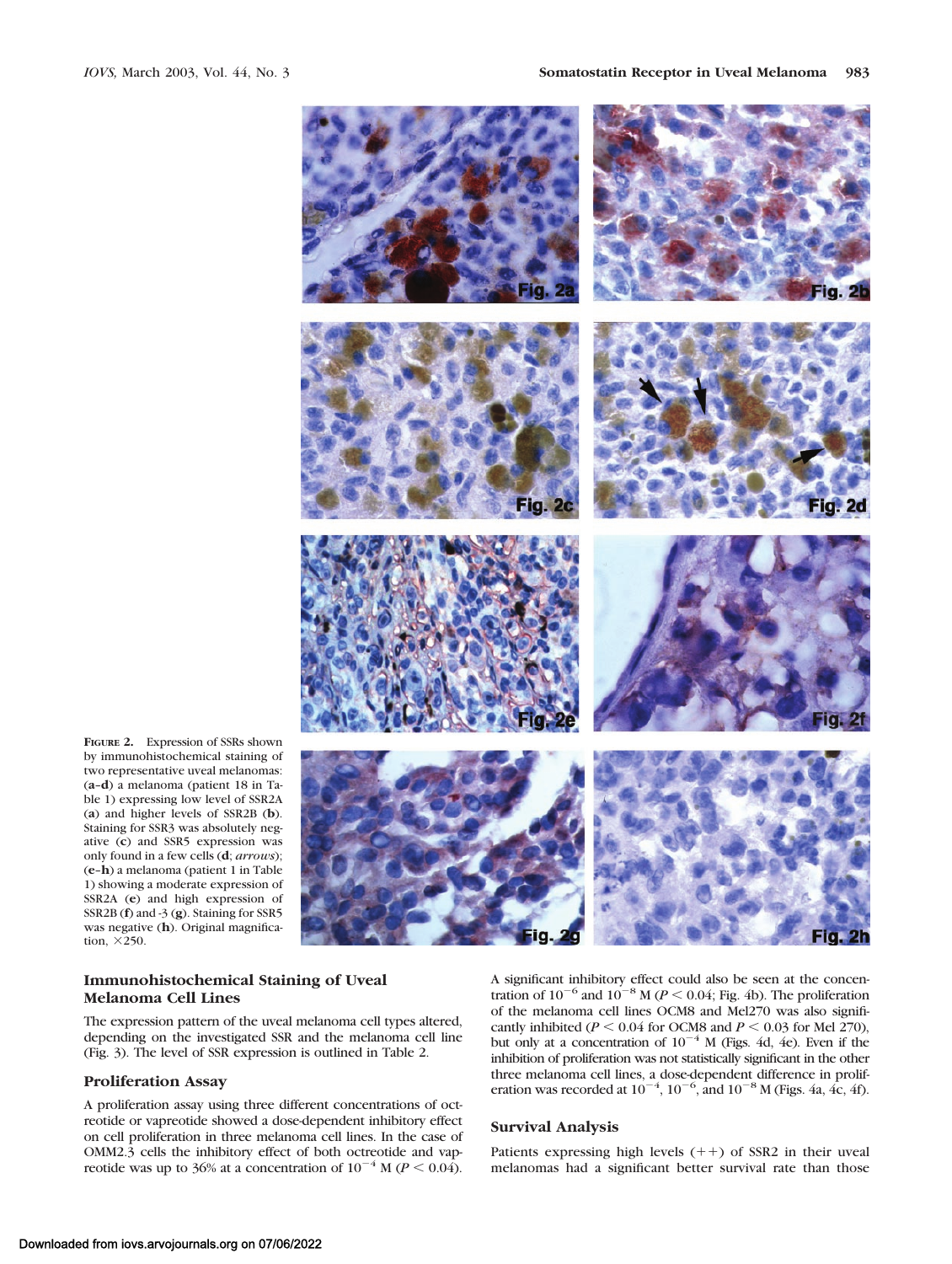



**FIGURE 3.** Representative examples of SSR expression in two cell lines. SSR2B was expressed in the uveal melanoma cell lines Mel290 (**a**) and Mel270 (**b**). Indirect immunofluorescence staining. Original magnification,  $\times$ 75.

**TABLE 2.** Evaluation of Fluorescence-Stained Cell Lines

|                    | <b>OMM 2.3</b> | 92.1 | OCM3 | OCM <sub>8</sub> | <b>Mel 270</b> | <b>Mel 290</b> |
|--------------------|----------------|------|------|------------------|----------------|----------------|
| SSR <sub>2</sub> A | 86             | 13   | 20   | 89               | 91             | 56             |
| SSR <sub>2</sub> B | 59             | 60   | 26   | 50               | 70             | 23             |
| SSR3               | 83             | 0    | 55   | 50               | 94             | 70             |
| SSR <sub>5</sub>   | 82             | 16   | 64   | 90               | 92             | 31             |

Percentage of positivity of the uveal melanoma cell lines after indirect fluorescence staining for SSR2A, -2B, -3, and -5.



**FIGURE 4.** Uveal melanoma cell proliferation assays. Inhibition of proliferation could be seen in all melanoma cell lines at concentrations of  $10^{-4}$ ,  $10^{-6}$ , and  $10^{-8}$  M octreotide or vapreotide: (**a**) 92.1, (**b**) OMM2.3, (**c**) OCM3, (**d**) OCM8, (**e**) Mel270, and (**f**) Mel290. Statistically significant inhibition in OMM2.3 at all three different concentrations ( $P < 0.04$ ), OC8  $(^{\ast}P < 0.04)$ , and Mel270 ( $^{\ast}P < 0.03$ ) at  $10^{-4}$  M. (a) Octreotide, (D) vapreotide, (b) ornithine-octreotide (negative control).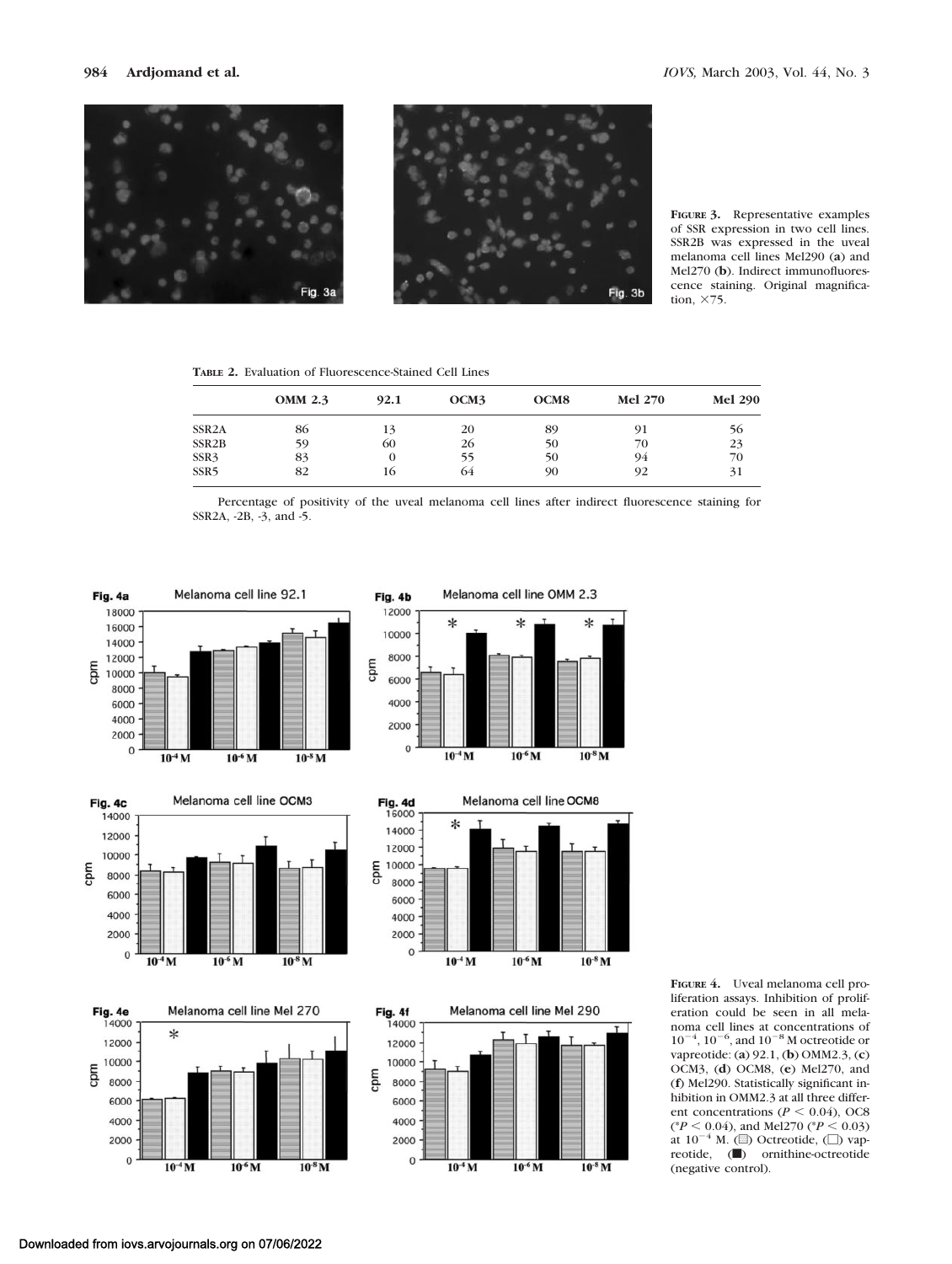

**FIGURE 5.** Kaplan-Meier survival curves of patients with uveal melanoma demonstrate a significant better survival rate in patients with tumors expressing high levels of SSR2 (A+B) (a) +,  $n = 9$ ; ++,  $n = 16$ ;  $P = 0.0009$ . A subgroup analysis of SSR2 did not show a significant difference for SSR2A or SSR2B: (**b**)  $-$ ,  $n = 10$ ;  $+$ ,  $n = 13$ ;  $+$ ,  $n = 2$ ; (**c**)  $-$ ,  $n = 2$ ;  $+$ ,  $n = 8$ ;  $+$ ,  $n = 15$ , respectively; however, there was a tendency toward significance of SSR2B (+ versus + +,  $P = 0.016$ ). There was no influence on the ad vitam prognosis of expression of SSR3 or SSR5: (**d**) -,  $n = 18$ ;  $+$ ,  $n = 7$ ; (e)  $-$ ,  $n = 11$ ;  $+$ ,  $n = 11$ ;  $+$ ,  $n = 3$ , respectively. The results of the survival curves were limited by the small number of patients in some groups. *Dotted line*,  $-$ ; *dashed line*,  $+$ ; *solid line*,  $++$ .

with a low level  $(+)$  of SSR2 ( $P = 0.0009$ ; Fig. 5a). Subgroup analysis of SSR2 showed no significant influence on the ad vitam prognosis with SSR2A (Fig. 5b), but a tendency toward better survival in patients with high levels of SSR2B in their tumors ( $P = 0.016$ ; Fig. 5c). The expression of SSR3 (Fig. 5d) and SSR5 (Fig. 5e) in the tumors did not influence the patients' ad vitam prognoses.



**FIGURE 6.** Octreotide scintigraphy of a melanoma tumor shows pathologic uptake of [111-indium-DTPA-D-Phe1]-octreotide in the left eye of a patient with a choroidal melanoma 15 mm in height (*arrow*). The other eye showed no positivity.

## **Octreotide Scintigraphy**

A positive uptake of [111-indium-DTPA-D-Phe1]-octreotide occurred in two eyes with a tumor height of 15 mm (Fig. 6). The other two choroidal melanomas with a height of 6 and 8 mm could not be visualized by octreotide scintigraphy.

# **DISCUSSION**

In this study we investigated the expression level of SSRs in uveal melanomas and its diagnostic and possible therapeutic value in future using in vivo octreotide scintigraphy and an in vitro proliferation assay.

Immunohistochemical staining showed positivity for SSR2 (Table 1;  $A+B$ ) in all uveal melanomas. SSR3 was found in 29% and SSR5 in 58% of the tumors. Of the SSR2 subsets, SSR2B was the receptor most commonly expressed. Comparable results have been demonstrated in cutaneous melanomas, where expression of SSR mRNA has been shown, with mRNAs for SSR1 and SSR2 being the ones identified most frequently. Cutaneous melanomas were imaged in 63% of cases by octreotide scintigraphy using [111-indium-DTPA-D-Phe1]-octreotide, indicating that mRNA is transcribed into functionally active SSR.<sup>2,30-32</sup>

In contrast to Klisovic et al.,<sup>14</sup> who found high expression of SSR2 in the retina and choroid, our study revealed only faint staining for SSR2 in the inner plexiform layer of the retina. This discrepancy might be explained by the targeted epitope of the receptor. Whereas our antibody detected the C-terminal of the subgroups SSR2A and SSR2B, that antibody used in the study of Klisovic et al. targeted the N-terminal part of the SSR2 receptor.

Because somatostatin and its analogues have been shown to have antiproliferative capabilities through its binding to specific receptors, six uveal melanoma cell lines have been incu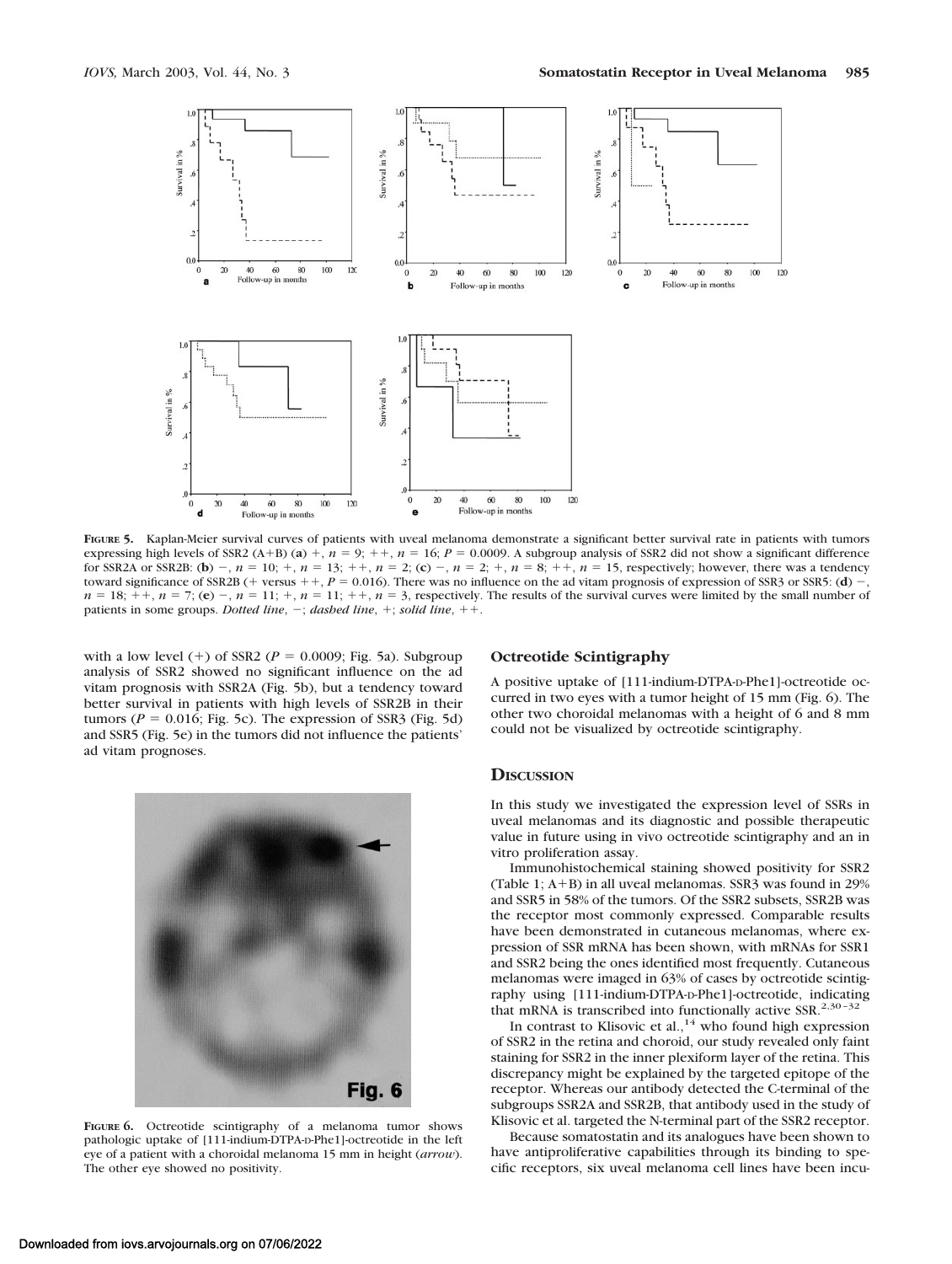bated with two different somatostatin analogues. Octreotide, a synthetic peptide with a high affinity to SSR2 and -5 and a low affinity to  $SSR3$ ,<sup>3</sup> showed a significant dose-dependent inhibition of proliferation in three melanoma cell lines. Similar results have been published by other investigators using a cutaneous melanoma cell culture model showing an inhibition of melanoma cell proliferation with different somatostatin analogues. $4,10,11$  Schwab et al.<sup>11</sup> showed long-term survival in mice inoculated with cutaneous melanoma cells during treatment with a new somatostatin analogue. Even if experimental animal studies and in vitro models have shown that somatostatin analogues have an antineoplastic effect on different malignancies, the results of many clinical trials have so far been rather disappointing. However, it has to be considered that most early clinical trials for different malignancies had no control group. Kouroumalis et al.<sup>33</sup> have shown in a randomized controlled study that treatment with octreotide can be a valuable alternative for inoperable hepatocellular carcinomas after adjustment for tumor staging or tumor size. Patients with tumors smaller than 3 cm or Okuda index stage I had a significantly longer survival time. Furthermore, clinical trials with octreotide have also shown promising results for the treatment of some other tumors.<sup>34,35</sup> The benefit of somatostatin analogues in the treatment of uveal melanomas should be investigated in randomized controlled studies including the multivariable Cox regression test.

Vapreotide, the second compound used has as affinity with SSR2 that is similar to that of octreotide, but a much higher affinity with SSR5 and less with SSR3.<sup>3</sup> There was no statistical difference between octreotide and vapreotide in the level of inhibition of uveal melanoma cell proliferation, which may indicate that the inhibitory function on proliferation of these cells is mediated through SSR2. This notion is further supported by the fact that only expression of SSR2 in the tumors correlated significantly with a prolonged ad vitam prognosis. Our observation is supported by previous studies showing that the amount of SSR2 mRNA expressed in neuroblastomas correlates with the ad vitam prognoses of the patients.<sup>36-38</sup> A significant correlation of SSR3 and -5 expressed in uveal melanomas and the ad vitam prognosis was not found. However, our data are limited by the small number of cases. Studies of larger samples are necessary to investigate the prognostic value of SSR expression in uveal melanomas, especially that of SSR2B.

To investigate the diagnostic value of SSR expression on uveal melanoma cells, octreotide scintigraphy was performed in eyes of four patients with uveal melanomas. The octreoscan showed pathologic uptake in the eye, with the uveal melanomas of two patients demonstrating SSR activity. However the sensitivity of octreotide scintigraphy may be limited by the tumor size, because only those melanomas with a height of 15 mm were detectable. The two smaller tumors with sizes of 6 and 8 mm could not be imaged. These findings are supported by the fact that the smallest cutaneous melanoma detected by octreotide scintigraphy had a size of 15 mm.<sup>30</sup>

In summary, we have found that uveal melanomas express SSRs, especially SSR2 and patients with a high amount of SSR2 have a better ad vitam prognosis. Because proliferation of cells in several melanoma lines was inhibited by octreotide or vapreotide, treatment with a somatostatin analogue may be beneficial in the treatment of uveal melanomas and extend the ad vitam prognosis.

## *Acknowledgments*

The authors thank Andrew George, Department of Immunology, Imperial College of School of Medicine (ICSM), London, United Kingdom, for the use of his laboratories to perform the proliferation assay and fluorescence staining of the melanoma cell lines, and Anna Margarete Theissl, Histopathology Laboratory, Department of Ophthalmology, Karl-Franzens-University, Graz, Austria, for excellent technical assistance.

#### *References*

- 1. Krulich L, Dhariwal AP, McCann SM. Stimulatory and inhibitory effects of purified hypothalamic extracts on growth hormone release from rat pituitary in vitro. *Endocrinology.* 1968;83:783– 790.
- 2. Valkema R, Steens J, Cleton FJ, Pauwels EK. The diagnostic utility of somatostatin receptor scintigraphy in oncology. *J Cancer Res Clin Oncol.* 1996;122:513–532.
- 3. Lamberts SW, van der Lely AJ, de Herder WW, Hofland LJ. Octreotide. *N Engl J Med.* 1996;334:246–254.
- 4. Farooqi S, Bevan JS, Sheppard MC, Wass JA. The therapeutic value of somatostatin and its analogues. *Pituitary.* 1999;2:79–88.
- 5. Reichlin S. Somatostatin (second of two parts). *N Engl J Med.* 1983;309:1556–1563.
- 6. Reichlin S. Somatostatin. *N Engl J Med.* 1983;309:1495–1501.
- 7. Buscail L, Esteve JP, Saint-Laurent N, et al. Inhibition of cell proliferation by the somatostatin analogue RC-160 is mediated by somatostatin receptor subtypes SSTR2 and SSTR5 through different mechanisms. *Proc Natl Acad Sci USA.* 1995;92:1580–1584.
- 8. Vanetti M, Kouba M, Wang X, Vogt G, Hollt V. Cloning and expression of a novel mouse somatostatin receptor (SSTR2B). *FEBS Lett.* 1992;311:290–294.
- 9. Benali N, Ferjoux G, Puente E, Buscail L, Susini C. Somatostatin receptors. *Digestion.* 2000;62:27–32.
- 10. Keri G, Erchegyi J, Horvath A, et al. A tumor-selective somatostatin analog (TT-232) with strong in vitro and in vivo antitumor activity. *Proc Natl Acad Sci USA.* 1996;93:12513–12518.
- 11. Schwab RE, Froidevaux S, Paku S, et al. Antiproliferative efficacy of the somatostatin analogue TT-232 in human melanoma cells and tumours. *Anticancer Res.* 2001;21:71–75.
- 12. Reubi JC, Schaer JC, Waser B, Mengod G. Expression and localization of somatostatin receptor SSTR1, SSTR2, and SSTR3 messenger RNAs in primary human tumors using in situ hybridization. *Cancer Res.* 1994;54:3455–3459.
- 13. Krantic S. Peptides as regulators of the immune system: emphasis on somatostatin. *Peptides.* 2000;21:1941–1964.
- 14. Klisovic DD, O'Dorisio MS, Katz SE, et al. Somatostatin receptor gene expression in human ocular tissues: RT-PCR and immunohistochemical study. *Invest Ophthalmol Vis Sci.* 2001;42:2193–2201.
- 15. Reubi JC, Kvols L, Krenning E, Lamberts SW. Distribution of somatostatin receptors in normal and tumor tissue. *Metabolism.* 1990;39:78–81.
- 16. Reubi JC, Waser B, Horisberger U, et al. In vitro autoradiographic and in vivo scintigraphic localization of somatostatin receptors in human lymphatic tissue. *Blood.* 1993;82:2143–2151.
- 17. Boissy RE. The melanocyte: its structure, function, and subpopulations in skin, eyes, and hair. *Dermatol Clin.* 1988;6:161–173.
- 18. Rummelt V, Naumann GOH. Uvea. In: Naumann GOH, ed. *Pathologie des Auges.* Vol 1. Berlin: Springer; 1997:693–788.
- 19. Funk RHW, Apple DJ, Naumann GOH. Embyologie, Anatomie und Untersuchungstechnik. In: Naumann GOH, ed. *Pathologie des Auges.* Vol 1. Berlin: Springer; 1997:1–90.
- 20. Lamberts SW, Krenning EP, Reubi JC. The role of somatostatin and its analogs in the diagnosis and treatment of tumors. *Endocr Rev.* 1991;12:450–482.
- 21. Papotti M, Croce S, Bello M, et al. Expression of somatostatin receptor types 2, 3 and 5 in biopsies and surgical specimens of human lung tumours: correlation with preoperative octreotide scintigraphy. *Virchows Arch.* 2001;439:787–797.
- 22. Schulz S, Pauli SU, Handel M, Dietzmann K, Firsching R, Hollt V. Immunohistochemical determination of five somatostatin receptors in meningioma reveals frequent overexpression of somatostatin receptor subtype sst2A. *Clin Cancer Res.* 2000;6:1865–1874.
- 23. Schulz S, Schmitt J, Wiborny D, et al. Immunocytochemical detection of somatostatin receptors sst1, sst2A, sst2B, and sst3 in paraffin-embedded breast cancer tissue using subtype-specific antibodies. *Clin Cancer Res.* 1998;4:2047–2052.